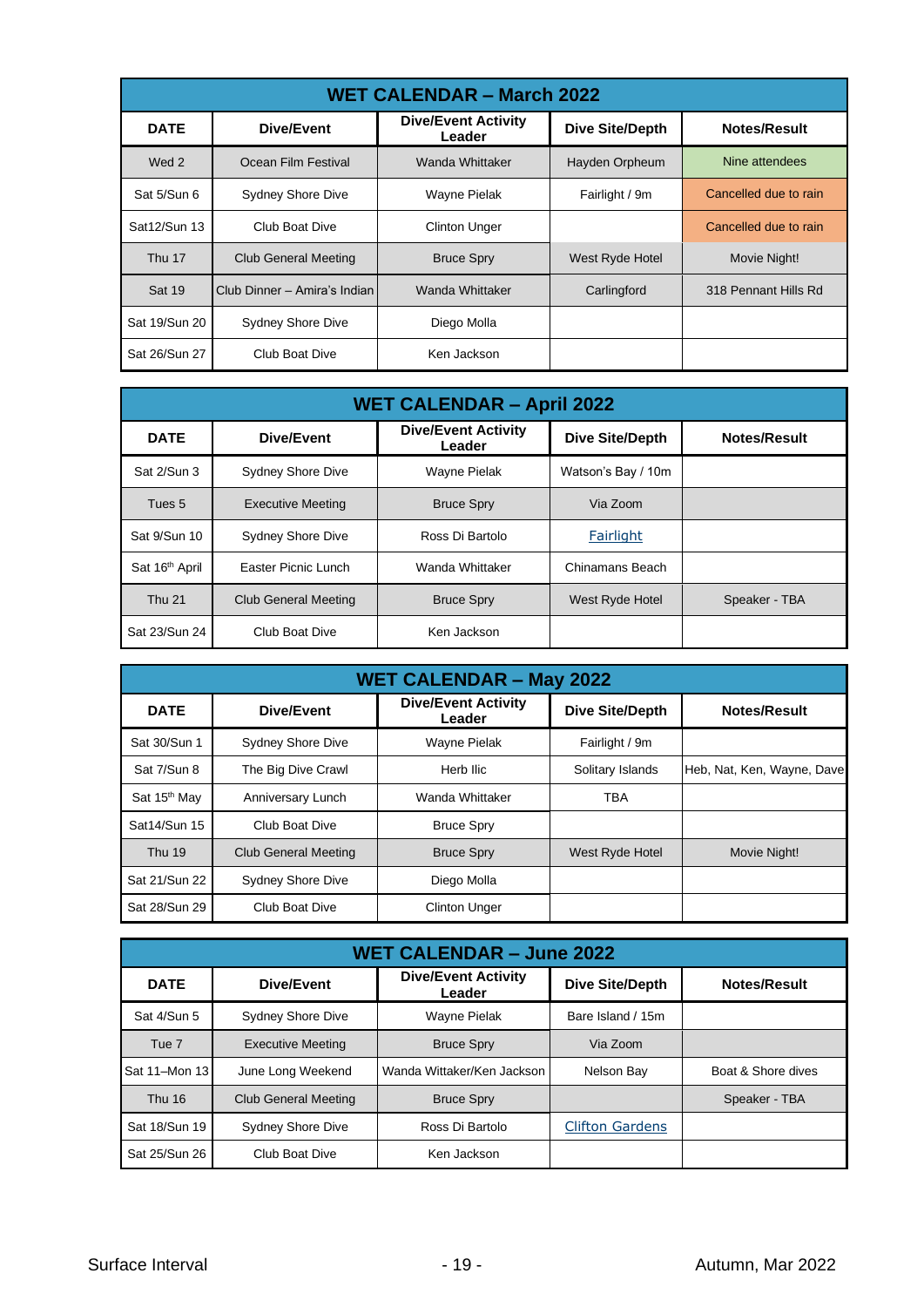## MARCH / APRIL 2022

## **Sydney (Fort Denison)**

LONG 151° 14' E LAT 33° 51' S Times and heights of high and low waters Times are in local standard time (UTC +10:00) or daylight savings time (UTC +11:00) when in effect

| Time<br>Time<br><b>Time</b><br><b>Time</b><br><b>Time</b><br>m<br>m<br>m<br>m<br>m                                                                                                                                                                                                                                                                                                                   |                                               |                              |
|------------------------------------------------------------------------------------------------------------------------------------------------------------------------------------------------------------------------------------------------------------------------------------------------------------------------------------------------------------------------------------------------------|-----------------------------------------------|------------------------------|
|                                                                                                                                                                                                                                                                                                                                                                                                      | <b>Time</b>                                   | m                            |
| 0140<br>0.47<br>0429<br>1.45<br>0029<br>1.74<br>0308<br>0.41<br>0449<br>1.55<br>23<br>12<br>12<br>0920<br>1.74<br>0810<br>1.91<br>1138<br>0.69<br>0700<br>0.46<br>1134<br>0.57<br>τυ<br>SA 1742<br>WE<br>FR<br>τu<br>1451<br>0.24<br>1.13<br>1300<br>1536<br>0.36<br>1745<br>1.34<br>1.40<br>2049<br>2300<br>0.80<br>0.57<br>2145<br>2322<br>0.72<br>1.48<br>1846<br>1.68                            | 0112<br>23<br>0822<br>SA<br>1426<br>◐<br>1947 | 1.75<br>0.50<br>1.26<br>0.78 |
| 0232<br>0537<br>1.49<br>0121<br>1.71<br>0352<br>1.62<br>0.40<br>0.42<br>0537<br>24<br>13<br>13<br>0859<br>1.93<br>1238<br>0.62<br>0806<br>0.52<br>1000<br>1.66<br>1213<br>0.50<br>WE<br>SU<br>WE 1823<br>SА<br>TН<br>1533<br>1842<br>1.20<br>1.29<br>1608<br>0.22<br>1402<br>0.41<br>1.44<br>2133<br>1.54<br>1940<br>0.66<br>2222<br>1.71                                                            | 0226<br>24<br>0932<br>SU<br>1543<br>2109      | 1.70<br>0.50<br>1.30<br>0.77 |
| 0320<br>0.37<br>0222<br>1.67<br>0004<br>0.75<br>0333<br>0.44<br>0009<br>0.62<br>25<br>3<br>14<br>14<br>0944<br>0633<br>1.56<br>0924<br>0.55<br>0940<br>1.56<br>0620<br>1.68<br>1.90<br>ΤН<br>SU<br>MO 1323<br>FR 1520<br>TH 1247<br>1613<br>0.24<br>0.55<br>1538<br>0.43<br>1.22<br>0.48<br>2215<br>1925<br>1.27<br>O<br>2050<br>2157<br>1859<br>1.55<br>1.58<br>0.73<br>1.71                        | 0342<br>25<br>1033<br>MО<br>1645<br>2223      | 1.68<br>0.48<br>1.38<br>0.71 |
| 0407<br>0.37<br>0055<br>0.67<br>0337<br>1.65<br>0415<br>0.48<br>0053<br>0.53<br>15<br>26<br>15<br>4<br>Δ<br>1027<br>0718<br>1.64<br>1045<br>1017<br>0701<br>1.72<br>1.83<br>0.53<br>1.46<br>TU 1400<br>FR 1649<br>SA <sub>1649</sub><br>MO 1607<br>FR 1322<br>0.30<br>0.48<br>0.38<br>1.22<br>0.55<br>2255<br>2001<br>2215<br>0.74<br>2230<br>1934<br>1.67<br>1.59<br>1.35<br>1.69                   | 0446<br>26<br>1125<br>TU 1737<br>2327         | 1.69<br>0.45<br>1.48<br>0.64 |
| 0452<br>0.41<br>0138<br>0.59<br>0456<br>1.67<br>0458<br>0.54<br>0137<br>0.44<br>27<br>5<br>16<br>16<br>ہ<br>0759<br>1056<br>1107<br>1.71<br>1.71<br>1156<br>1.36<br>0744<br>1.73<br>0.47<br>WE<br>SU<br>SΑ<br>τυ<br>SΑ<br>1723<br>1434<br>1803<br>1.29<br>1636<br>0.63<br>1357<br>0.36<br>0.37<br>0.41<br>2035<br>2332<br>2306<br>2333<br>1.59<br>1.43<br>0.68<br>1.66<br>2013<br>1.77               | 0541<br>27<br>1209<br>WE<br>1822              | 1.69<br>0.44<br>1.58         |
| 0537<br>0.47<br>0218<br>0.51<br>0605<br>0542<br>0.59<br>0223<br>0.38<br>1.73<br>۰<br>28<br>17<br>6<br>IJ<br>О<br>0837<br>1254<br>0829<br>1146<br>1.58<br>1.76<br>1137<br>1.28<br>1.71<br>0.41<br>SU<br>SU<br>ΤН<br>МO<br>WE<br>1755<br>1506<br>1709<br>0.46<br>0.36<br>1900<br>0.70<br>1433<br>0.36<br>1.39<br>1.51<br>O<br>2052<br>2109<br>2345<br>1.61<br>1.86                                     | 0022<br>۰<br>28<br>0629<br>TH 1247<br>1902    | 0.57<br>1.67<br>0.43<br>1.66 |
| 0011<br>1.58<br>0258<br>0.45<br>0038<br>0.59<br>0632<br>0.65<br>0312<br>0.34<br>29<br>18<br>18<br>0622<br>0915<br>1.79<br>1.21<br>0915<br>1.65<br>0.54<br>0702<br>1.78<br>1225<br>мо<br>FR 1538<br>МO<br>τυ<br>ΤН<br>1224<br>1748<br>0.78<br>1512<br>1.44<br>0.32<br>1343<br>0.40<br>0.35<br>1825<br>0.55<br>O<br>1.59<br>2135<br>2144<br>1946<br>1.49<br>1.91                                       | 0110<br>29<br>0713<br>FR<br>1322<br>1940      | 0.52<br>1.62<br>0.45<br>1.73 |
| 0049<br>1.55<br>0340<br>0133<br>0.51<br>0030<br>1.55<br>0.33<br>0.40<br>0403<br>30<br>19<br>19<br>8<br>о<br>0710<br>0954<br>1.78<br>0753<br>0730<br>0.69<br>1006<br>1.56<br>0.61<br>1.81<br>τυ<br><b>WE</b> 1424<br>SA 1612<br>τυ<br>FR 1323<br>1304<br>1.31<br>0.32<br>1.16<br>1554<br>0.47<br>0.33<br>1857<br>2221<br>2029<br>1842<br>1.92<br>0.63<br>1.67<br>1.57<br>0.84<br>2221                 | 0154<br>30<br>0754<br>SА<br>1354<br>2015      | 0.49<br>1.57<br>0.48<br>1.77 |
| 0.36<br>0130<br>$\frac{1.52}{0.69}$ 20<br>0424<br>0.38<br>0222<br>0128<br>1.50<br>0.44<br>0459<br>31<br>20<br>9<br>О<br>0803<br>0.68<br>1035<br>1.73<br>0838<br>1.79<br>0840<br>0.71<br>1100<br>1.46<br>WE<br>SU<br>WE<br>TН<br>SA 1439<br>1351<br>1.21<br>1646<br>0.34<br>1502<br>0.33<br>1.14<br>1639<br>0.56<br>Φ<br>0.71<br>1955<br>1934<br>2300<br>1.72<br>2108<br>1.64<br>0.88<br>2311<br>1.89 |                                               |                              |
| 0219<br>0511<br>0.38<br>0600<br>1.48<br>0237<br>1.47<br>0.41<br>21<br>21<br>10<br>10<br>0908<br>1200<br>0.72<br>1119<br>0949<br>0.69<br>1.65<br>1.36<br>SU<br>TH 1451<br>MO 1723<br>TH 1730<br>1601<br>1.17<br>1.13<br>0.39<br>0.65<br>Φ<br>2028<br>0.78<br>1.74<br>2118<br>0.87<br>2343                                                                                                             |                                               |                              |
| 11 0318 1.45 22 0602 0.41<br>11 0349 1.49 22 0007 1.83<br>Ш<br>11 1048 0.64<br>$1024$ 0.73 $\overline{4}$ 1207 1.53<br>$26$ 0708 0.46<br>TU <sub>1802</sub><br>FR 1615<br>MO 1701<br>FR <sub>1307</sub><br>1.10<br>1.25<br>1.29<br>0.47<br>2142<br>0.82<br>2228<br>0.81<br>1831<br>0.73                                                                                                              |                                               |                              |
| © Commonwealth of Australia 2021<br><b>Bureau of Meteorology</b>                                                                                                                                                                                                                                                                                                                                     |                                               |                              |
| Indicates low tide of 0.3m or less<br>Indicates high tide of 1.7m or more                                                                                                                                                                                                                                                                                                                            |                                               |                              |
| First Quarter $\bigcap$<br>New Moon $\bullet$<br>Full Moon $\bigcap$ Last Quarter $\bigcap$                                                                                                                                                                                                                                                                                                          |                                               |                              |